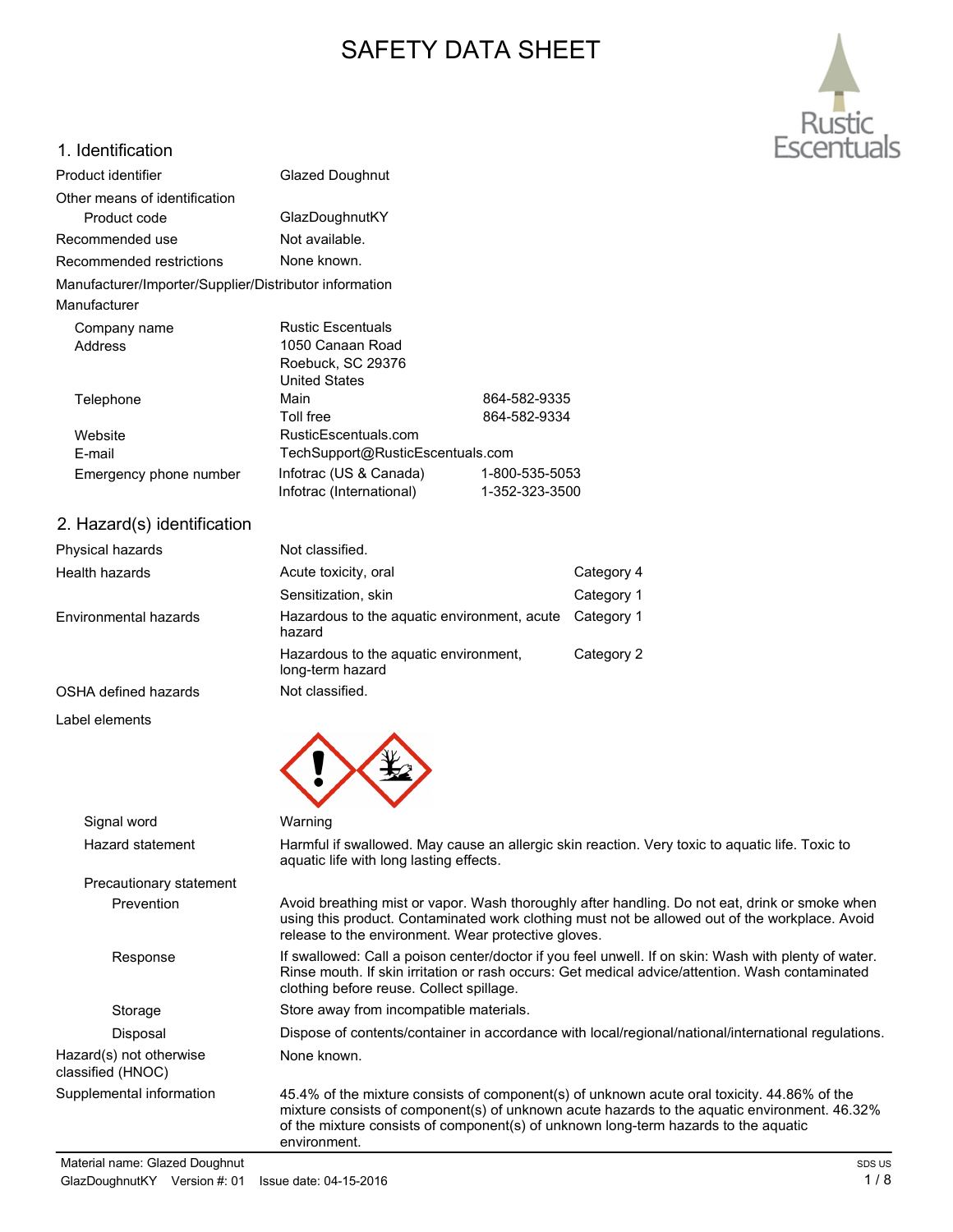## 3. Composition/information on ingredients

#### Mixtures

| Chemical name                                                                     | CAS number | $\%$        |  |
|-----------------------------------------------------------------------------------|------------|-------------|--|
| Benzyl benzoate                                                                   | 120-51-4   | $30 - 540*$ |  |
| Ethyl vanillin                                                                    | 121-32-4   | $5 - 10*$   |  |
| Vanillin                                                                          | 121-33-5   | $5 - 10*$   |  |
| 1,3,4,6,7,8-Hexahydro-4,6,6,7,8,8-h<br>examethylcyclopenta-gamma-2-ben<br>zopyran | 1222-05-5  | $3 - 5^*$   |  |
| Diethyl phthalate                                                                 | 84-66-2    | $3 - 5$     |  |
| 3 and<br>4-(4-Hydroxy-4-methylpentyl)-3-cycl<br>ohexene-1-carboxaldehyde          | 31906-04-4 | $1 - 5.3*$  |  |
| Piperonal                                                                         | 120-57-0   | $1 - 5^*$   |  |
| Acetyl propionyl                                                                  | 600-14-6   | $< 0.2*$    |  |
| Benzyl acetate                                                                    | 140-11-4   | $< 0.1*$    |  |
| Diacetyl                                                                          | 431-03-8   | $< 0.1*$    |  |
|                                                                                   |            |             |  |

Other components below reportable levels 40 - < 50

\*Designates that a specific chemical identity and/or percentage of composition has been withheld as a trade secret.

#### 4. First-aid measures

| Inhalation                                                                   | Move to fresh air. Call a physician if symptoms develop or persist.                                                                                                                                                      |  |  |
|------------------------------------------------------------------------------|--------------------------------------------------------------------------------------------------------------------------------------------------------------------------------------------------------------------------|--|--|
| Skin contact                                                                 | Remove contaminated clothing immediately and wash skin with soap and water. In case of<br>eczema or other skin disorders: Seek medical attention and take along these instructions.                                      |  |  |
| Eye contact                                                                  | Rinse with water. Get medical attention if irritation develops and persists.                                                                                                                                             |  |  |
| Ingestion                                                                    | Rinse mouth. If vomiting occurs, keep head low so that stomach content doesn't get into the lungs.<br>Get medical advice/attention if you feel unwell.                                                                   |  |  |
| Most important<br>symptoms/effects, acute and<br>delayed                     | May cause an allergic skin reaction. Dermatitis. Rash.                                                                                                                                                                   |  |  |
| Indication of immediate<br>medical attention and special<br>treatment needed | Provide general supportive measures and treat symptomatically. Keep victim warm. Keep victim<br>under observation. Symptoms may be delayed.                                                                              |  |  |
| General information                                                          | Ensure that medical personnel are aware of the material(s) involved, and take precautions to<br>protect themselves. Show this safety data sheet to the doctor in attendance. Wash contaminated<br>clothing before reuse. |  |  |
| 5. Fire-fighting measures                                                    |                                                                                                                                                                                                                          |  |  |
| Suitable extinguishing media                                                 | Powder. Foam. Carbon dioxide (CO2).                                                                                                                                                                                      |  |  |
| Unsuitable extinguishing<br>media                                            | Do not use water jet as an extinguisher, as this will spread the fire.                                                                                                                                                   |  |  |
| Specific hazards arising from<br>the chemical                                | During fire, gases hazardous to health may be formed.                                                                                                                                                                    |  |  |
| Special protective equipment<br>and precautions for firefighters             | Self-contained breathing apparatus and full protective clothing must be worn in case of fire.                                                                                                                            |  |  |
| Fire fighting<br>equipment/instructions                                      | Move containers from fire area if you can do so without risk.                                                                                                                                                            |  |  |
| Specific methods                                                             | Use standard firefighting procedures and consider the hazards of other involved materials.                                                                                                                               |  |  |
| General fire hazards                                                         | No unusual fire or explosion hazards noted.                                                                                                                                                                              |  |  |
|                                                                              |                                                                                                                                                                                                                          |  |  |

#### 6. Accidental release measures

Personal precautions, protective equipment and emergency procedures

Keep unnecessary personnel away. Keep people away from and upwind of spill/leak. Wear appropriate protective equipment and clothing during clean-up. Avoid breathing mist or vapor. Do not touch damaged containers or spilled material unless wearing appropriate protective clothing. Ensure adequate ventilation. Local authorities should be advised if significant spillages cannot be contained. For personal protection, see section 8 of the SDS.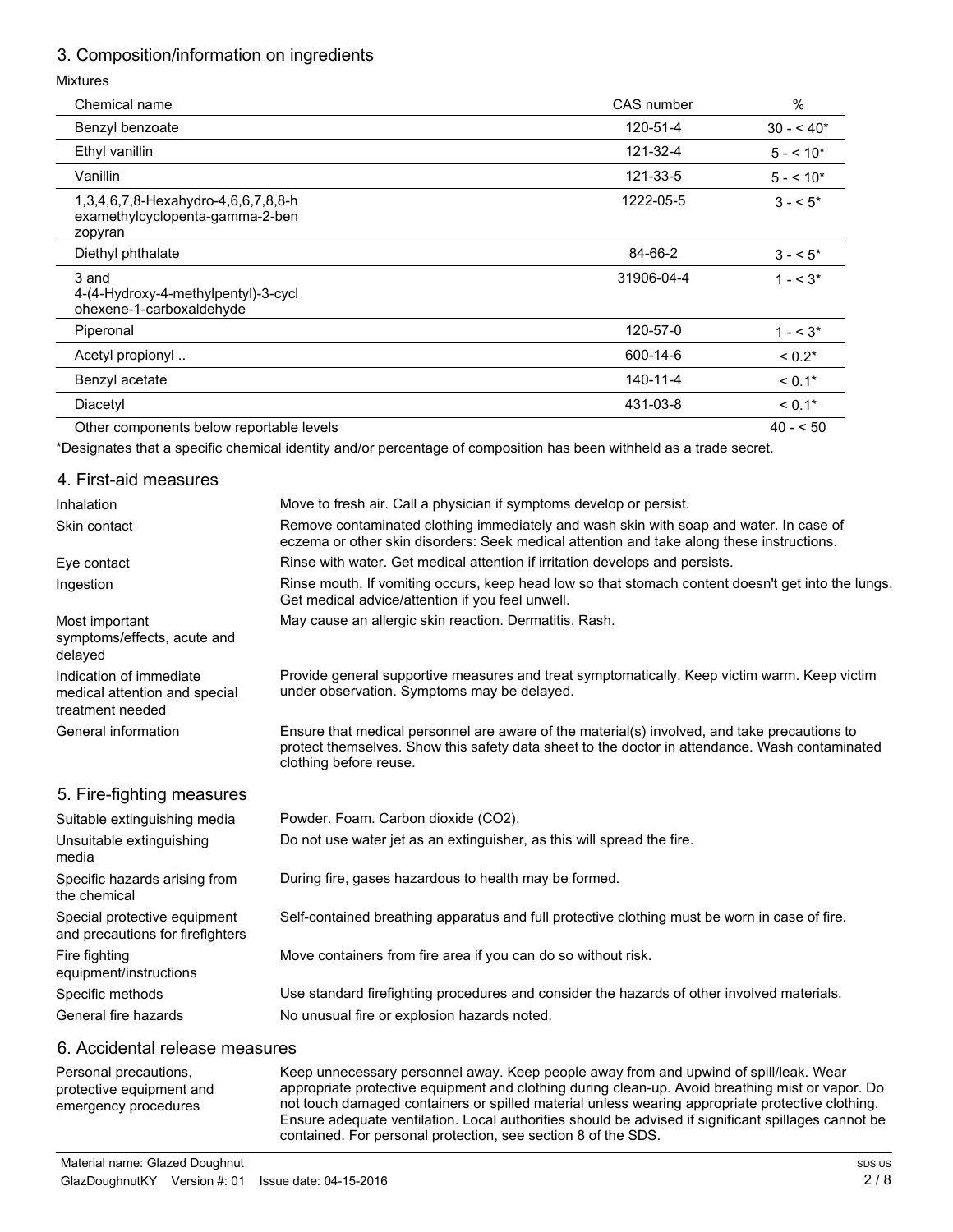| Methods and materials for<br>containment and cleaning up        | Large Spills: Stop the flow of material, if this is without risk. Dike the spilled material, where this is<br>possible. Cover with plastic sheet to prevent spreading. Absorb in vermiculite, dry sand or earth<br>and place into containers. Prevent entry into waterways, sewer, basements or confined areas.<br>Following product recovery, flush area with water.            |
|-----------------------------------------------------------------|----------------------------------------------------------------------------------------------------------------------------------------------------------------------------------------------------------------------------------------------------------------------------------------------------------------------------------------------------------------------------------|
|                                                                 | Small Spills: Wipe up with absorbent material (e.g. cloth, fleece). Clean surface thoroughly to<br>remove residual contamination.                                                                                                                                                                                                                                                |
| Environmental precautions                                       | Never return spills to original containers for re-use. For waste disposal, see section 13 of the SDS.<br>Avoid release to the environment. Prevent further leakage or spillage if safe to do so. Avoid<br>discharge into drains, water courses or onto the ground. Inform appropriate managerial or<br>supervisory personnel of all environmental releases.                      |
| 7. Handling and storage                                         |                                                                                                                                                                                                                                                                                                                                                                                  |
| Precautions for safe handling                                   | Provide adequate ventilation. Avoid breathing mist or vapor. Avoid contact with eyes, skin, and<br>clothing. Avoid prolonged exposure. Do not taste or swallow. When using, do not eat, drink or<br>smoke. Wear appropriate personal protective equipment. Wash hands thoroughly after handling.<br>Avoid release to the environment. Observe good industrial hygiene practices. |
| Conditions for safe storage,<br>including any incompatibilities | Store in original tightly closed container. Store away from incompatible materials (see Section 10<br>of the SDS).                                                                                                                                                                                                                                                               |

## 8. Exposure controls/personal protection

#### Occupational exposure limits

| <b>US. ACGIH Threshold Limit Values</b>                  |                                                                                                                                                                                                                                                                                                                                                                                                        |              |  |  |
|----------------------------------------------------------|--------------------------------------------------------------------------------------------------------------------------------------------------------------------------------------------------------------------------------------------------------------------------------------------------------------------------------------------------------------------------------------------------------|--------------|--|--|
| Components                                               | Type                                                                                                                                                                                                                                                                                                                                                                                                   | Value        |  |  |
| Benzyl acetate (CAS<br>$140 - 11 - 4$                    | <b>TWA</b>                                                                                                                                                                                                                                                                                                                                                                                             | 10 ppm       |  |  |
| Diacetyl (CAS 431-03-8)                                  | <b>STEL</b>                                                                                                                                                                                                                                                                                                                                                                                            | 0.02 ppm     |  |  |
|                                                          | <b>TWA</b>                                                                                                                                                                                                                                                                                                                                                                                             | $0.01$ ppm   |  |  |
| Diethyl phthalate (CAS<br>$84-66-2)$                     | <b>TWA</b>                                                                                                                                                                                                                                                                                                                                                                                             | $5$ mg/m $3$ |  |  |
| US. NIOSH: Pocket Guide to Chemical Hazards              |                                                                                                                                                                                                                                                                                                                                                                                                        |              |  |  |
| Components                                               | Type                                                                                                                                                                                                                                                                                                                                                                                                   | Value        |  |  |
| Diethyl phthalate (CAS<br>$84-66-2)$                     | <b>TWA</b>                                                                                                                                                                                                                                                                                                                                                                                             | $5$ mg/m $3$ |  |  |
| US. Workplace Environmental Exposure Level (WEEL) Guides |                                                                                                                                                                                                                                                                                                                                                                                                        |              |  |  |
| Components                                               | Type                                                                                                                                                                                                                                                                                                                                                                                                   | Value        |  |  |
| Vanillin (CAS 121-33-5)                                  | <b>TWA</b>                                                                                                                                                                                                                                                                                                                                                                                             | 10 mg/m3     |  |  |
| <b>Biological limit values</b>                           | No biological exposure limits noted for the ingredient(s).                                                                                                                                                                                                                                                                                                                                             |              |  |  |
| Appropriate engineering<br>controls                      | Good general ventilation (typically 10 air changes per hour) should be used. Ventilation rates<br>should be matched to conditions. If applicable, use process enclosures, local exhaust ventilation,<br>or other engineering controls to maintain airborne levels below recommended exposure limits. If<br>exposure limits have not been established, maintain airborne levels to an acceptable level. |              |  |  |
|                                                          | Individual protection measures, such as personal protective equipment                                                                                                                                                                                                                                                                                                                                  |              |  |  |
| Eye/face protection                                      | Face shield is recommended. Wear safety glasses with side shields (or goggles).                                                                                                                                                                                                                                                                                                                        |              |  |  |
| Skin protection                                          |                                                                                                                                                                                                                                                                                                                                                                                                        |              |  |  |
| Hand protection                                          | Wear appropriate chemical resistant gloves. Suitable gloves can be recommended by the glove<br>supplier.                                                                                                                                                                                                                                                                                               |              |  |  |
| Other                                                    | Wear appropriate chemical resistant clothing. Use of an impervious apron is recommended.                                                                                                                                                                                                                                                                                                               |              |  |  |
| Respiratory protection                                   | In case of insufficient ventilation, wear suitable respiratory equipment.                                                                                                                                                                                                                                                                                                                              |              |  |  |
| Thermal hazards                                          | Wear appropriate thermal protective clothing, when necessary.                                                                                                                                                                                                                                                                                                                                          |              |  |  |
| General hygiene<br>considerations                        | Keep away from food and drink. Always observe good personal hygiene measures, such as<br>washing after handling the material and before eating, drinking, and/or smoking. Routinely wash<br>work clothing and protective equipment to remove contaminants. Contaminated work clothing<br>should not be allowed out of the workplace.                                                                   |              |  |  |

# 9. Physical and chemical properties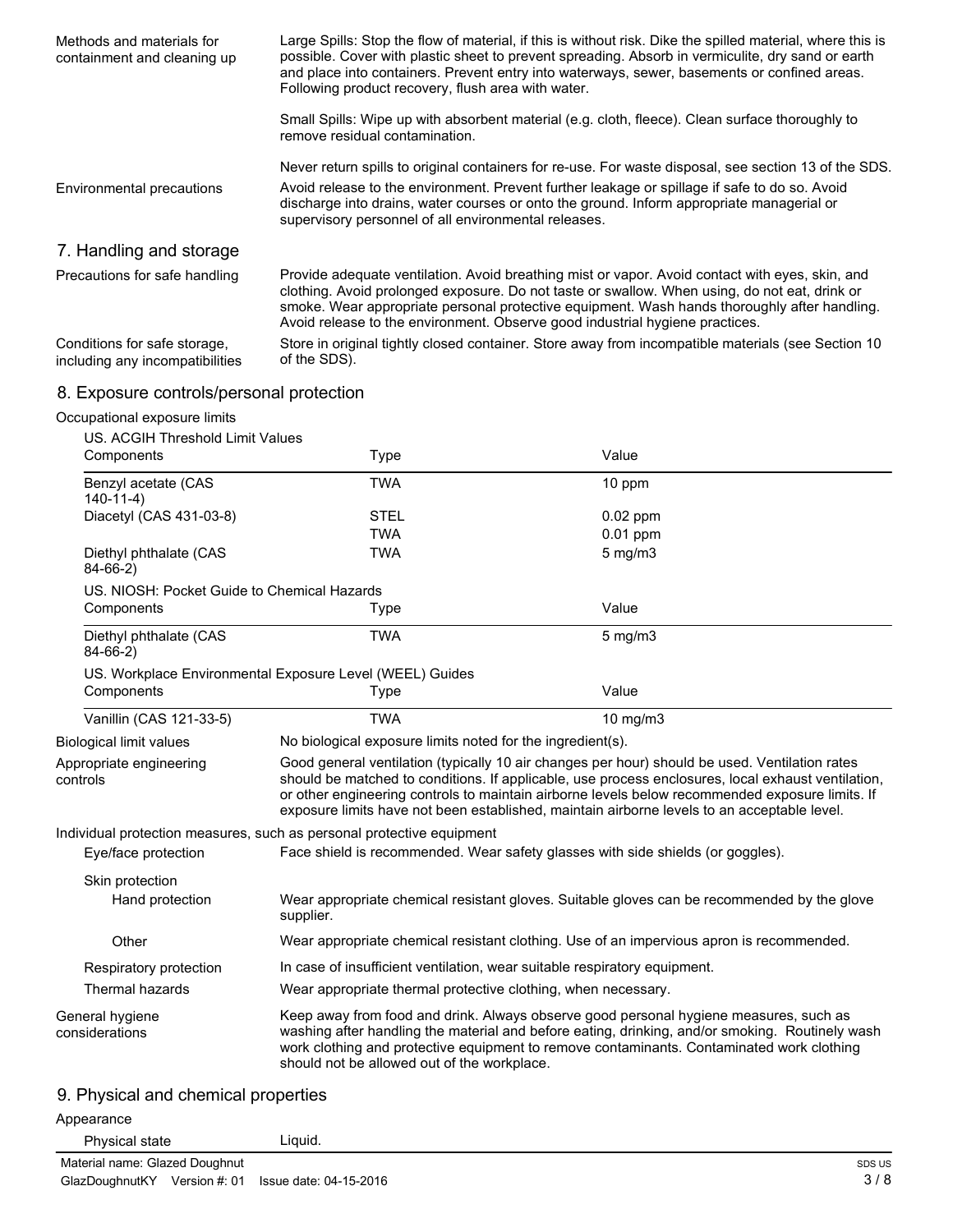| Form                                         | Liquid.                                                                                       |
|----------------------------------------------|-----------------------------------------------------------------------------------------------|
| Color                                        | Not available.                                                                                |
| Odor                                         | Not available.                                                                                |
| Odor threshold                               | Not available.                                                                                |
| pH                                           | Not available.                                                                                |
| Melting point/freezing point                 | 14.47 °F (-9.74 °C) estimated                                                                 |
| Initial boiling point and boiling<br>range   | 594.75 °F (312.64 °C) estimated                                                               |
| Flash point                                  | $> 212.0$ °F ( $> 100.0$ °C)                                                                  |
| Evaporation rate                             | Not available.                                                                                |
| Flammability (solid, gas)                    | Not applicable.                                                                               |
| Upper/lower flammability or explosive limits |                                                                                               |
| Flammability limit - lower<br>(%)            | Not available.                                                                                |
| Flammability limit - upper<br>(%)            | Not available.                                                                                |
| Explosive limit - lower (%)                  | Not available.                                                                                |
| Explosive limit - upper (%)                  | Not available.                                                                                |
| Vapor pressure                               | 0.0001 hPa estimated                                                                          |
| Vapor density                                | Not available.                                                                                |
| Relative density                             | Not available.                                                                                |
| Solubility(ies)                              |                                                                                               |
| Solubility (water)                           | <b>NO</b>                                                                                     |
| Partition coefficient<br>(n-octanol/water)   | Not available.                                                                                |
| Auto-ignition temperature                    | 798.95 °F (426.09 °C) estimated                                                               |
| Decomposition temperature                    | Not available.                                                                                |
| Viscosity                                    | Not available.                                                                                |
| Other information                            |                                                                                               |
| Density                                      | 8.55 lbs/gal estimated                                                                        |
| <b>Explosive properties</b>                  | Not explosive.                                                                                |
| Oxidizing properties                         | Not oxidizing.                                                                                |
| Refractive index                             | 1.5069 - 1.5119                                                                               |
| Specific gravity                             | $1.013 - 1.053$                                                                               |
| 10. Stability and reactivity                 |                                                                                               |
| Reactivity                                   | The product is stable and non-reactive under normal conditions of use, storage and transport. |
| Chemical stability                           | Material is stable under normal conditions.                                                   |
| Possibility of hazardous<br>reactions        | No dangerous reaction known under conditions of normal use.                                   |
| Conditions to avoid                          | Contact with incompatible materials.                                                          |
| Incompatible materials                       | Strong oxidizing agents.                                                                      |
| Hazardous decomposition<br>products          | No hazardous decomposition products are known.                                                |
|                                              |                                                                                               |

# 11. Toxicological information

| Information on likely routes of exposure |                                                          |  |  |
|------------------------------------------|----------------------------------------------------------|--|--|
| Inhalation                               | Prolonged inhalation may be harmful.                     |  |  |
| Skin contact                             | May cause an allergic skin reaction.                     |  |  |
| Eye contact                              | Direct contact with eyes may cause temporary irritation. |  |  |
| Ingestion                                | Harmful if swallowed.                                    |  |  |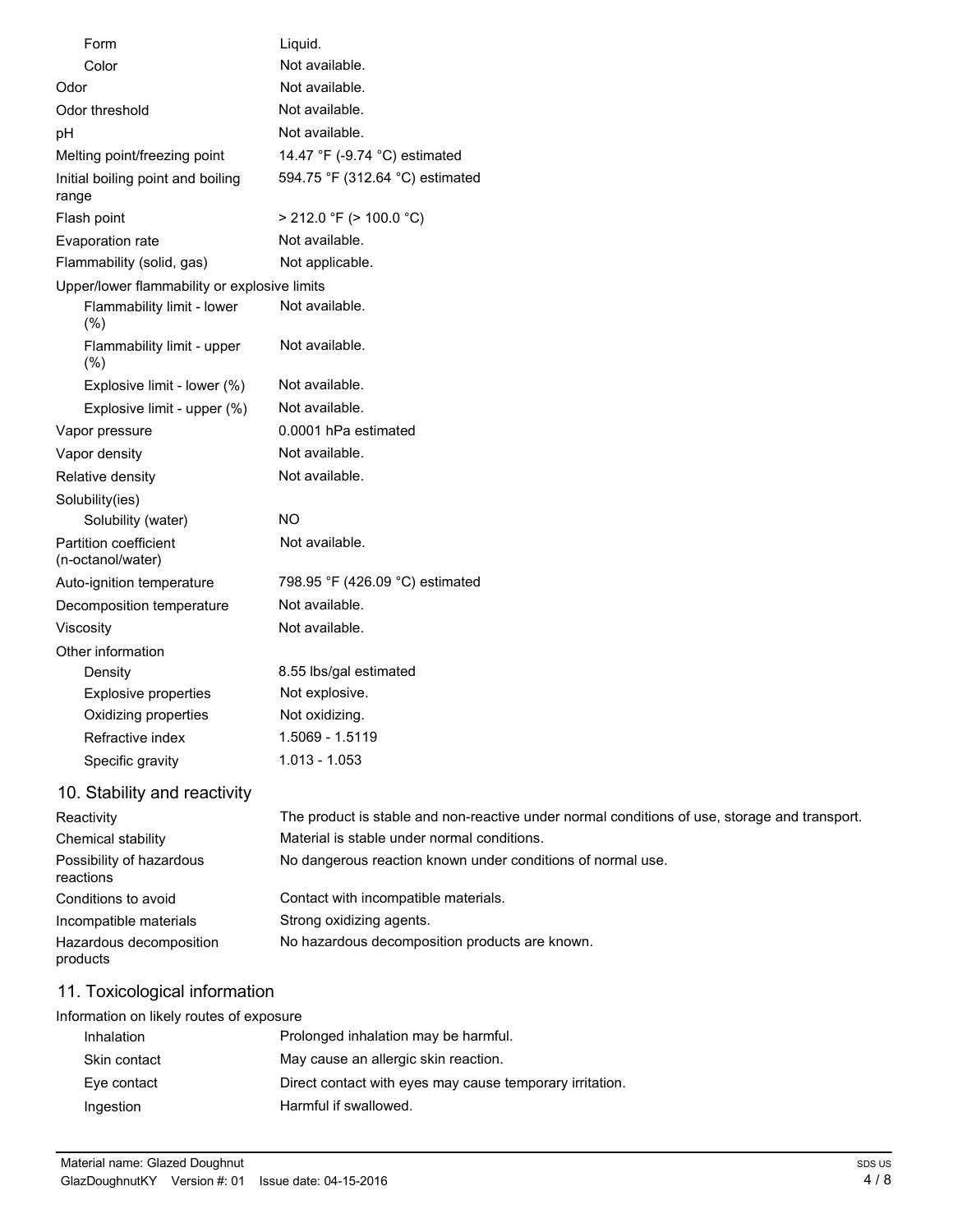| Symptoms related to the<br>physical, chemical and<br>toxicological characteristics                             | May cause an allergic skin reaction. Dermatitis. Rash.                                                                                                                                                                                       |                                                                                 |  |                                                                                                                                                                                            |
|----------------------------------------------------------------------------------------------------------------|----------------------------------------------------------------------------------------------------------------------------------------------------------------------------------------------------------------------------------------------|---------------------------------------------------------------------------------|--|--------------------------------------------------------------------------------------------------------------------------------------------------------------------------------------------|
| Information on toxicological effects                                                                           |                                                                                                                                                                                                                                              |                                                                                 |  |                                                                                                                                                                                            |
| Acute toxicity                                                                                                 | Harmful if swallowed. May cause an allergic skin reaction.                                                                                                                                                                                   |                                                                                 |  |                                                                                                                                                                                            |
| Skin corrosion/irritation                                                                                      |                                                                                                                                                                                                                                              | Prolonged skin contact may cause temporary irritation.                          |  |                                                                                                                                                                                            |
| Serious eye damage/eye<br>irritation                                                                           |                                                                                                                                                                                                                                              | Direct contact with eyes may cause temporary irritation.                        |  |                                                                                                                                                                                            |
| Respiratory or skin sensitization                                                                              |                                                                                                                                                                                                                                              |                                                                                 |  |                                                                                                                                                                                            |
| Respiratory sensitization                                                                                      | Not a respiratory sensitizer.                                                                                                                                                                                                                |                                                                                 |  |                                                                                                                                                                                            |
| Skin sensitization                                                                                             |                                                                                                                                                                                                                                              | May cause an allergic skin reaction.                                            |  |                                                                                                                                                                                            |
| Germ cell mutagenicity                                                                                         | mutagenic or genotoxic.                                                                                                                                                                                                                      |                                                                                 |  | No data available to indicate product or any components present at greater than 0.1% are                                                                                                   |
| Carcinogenicity                                                                                                |                                                                                                                                                                                                                                              | This product is not considered to be a carcinogen by IARC, ACGIH, NTP, or OSHA. |  |                                                                                                                                                                                            |
| IARC Monographs. Overall Evaluation of Carcinogenicity                                                         |                                                                                                                                                                                                                                              |                                                                                 |  |                                                                                                                                                                                            |
| Benzyl acetate (CAS 140-11-4)<br>OSHA Specifically Regulated Substances (29 CFR 1910.1001-1050)<br>Not listed. |                                                                                                                                                                                                                                              |                                                                                 |  | 3 Not classifiable as to carcinogenicity to humans.                                                                                                                                        |
| Reproductive toxicity                                                                                          |                                                                                                                                                                                                                                              | This product is not expected to cause reproductive or developmental effects.    |  |                                                                                                                                                                                            |
| Specific target organ toxicity -<br>single exposure                                                            | Not classified.                                                                                                                                                                                                                              |                                                                                 |  |                                                                                                                                                                                            |
| Specific target organ toxicity -<br>repeated exposure                                                          | Not classified.                                                                                                                                                                                                                              |                                                                                 |  |                                                                                                                                                                                            |
| Aspiration hazard                                                                                              | Not an aspiration hazard.                                                                                                                                                                                                                    |                                                                                 |  |                                                                                                                                                                                            |
| Chronic effects                                                                                                |                                                                                                                                                                                                                                              | Prolonged inhalation may be harmful.                                            |  |                                                                                                                                                                                            |
| 12. Ecological information                                                                                     |                                                                                                                                                                                                                                              |                                                                                 |  |                                                                                                                                                                                            |
| Ecotoxicity                                                                                                    |                                                                                                                                                                                                                                              | Very toxic to aquatic life. Toxic to aquatic life with long lasting effects.    |  |                                                                                                                                                                                            |
| Components<br>3 and 4-(4-Hydroxy-4-methylpentyl)-3-cyclohexene-1-carboxaldehyde (CAS 31906-04-4)               |                                                                                                                                                                                                                                              | <b>Species</b>                                                                  |  | <b>Test Results</b>                                                                                                                                                                        |
| Diethyl phthalate (CAS 84-66-2)<br>Aquatic                                                                     |                                                                                                                                                                                                                                              |                                                                                 |  |                                                                                                                                                                                            |
| Crustacea                                                                                                      | <b>EC50</b>                                                                                                                                                                                                                                  | Water flea (Daphnia magna)                                                      |  | 86 mg/l, 48 hours                                                                                                                                                                          |
| Fish                                                                                                           | <b>LC50</b>                                                                                                                                                                                                                                  | Rainbow trout, donaldson trout<br>(Oncorhynchus mykiss)                         |  | 12 mg/l, 96 hours                                                                                                                                                                          |
| * Estimates for product may be based on additional component data not shown.                                   |                                                                                                                                                                                                                                              |                                                                                 |  |                                                                                                                                                                                            |
| Persistence and degradability                                                                                  |                                                                                                                                                                                                                                              | No data is available on the degradability of this product.                      |  |                                                                                                                                                                                            |
| Bioaccumulative potential                                                                                      |                                                                                                                                                                                                                                              |                                                                                 |  |                                                                                                                                                                                            |
| Partition coefficient n-octanol / water (log Kow)                                                              |                                                                                                                                                                                                                                              |                                                                                 |  |                                                                                                                                                                                            |
| Benzyl acetate                                                                                                 |                                                                                                                                                                                                                                              | 1.96                                                                            |  |                                                                                                                                                                                            |
| Benzyl benzoate                                                                                                |                                                                                                                                                                                                                                              | 3.97                                                                            |  |                                                                                                                                                                                            |
| Diethyl phthalate                                                                                              |                                                                                                                                                                                                                                              | 2.47                                                                            |  |                                                                                                                                                                                            |
| Ethyl vanillin<br>Piperonal                                                                                    |                                                                                                                                                                                                                                              | 1.61<br>1.05                                                                    |  |                                                                                                                                                                                            |
| Vanillin                                                                                                       |                                                                                                                                                                                                                                              | 1.37                                                                            |  |                                                                                                                                                                                            |
| Mobility in soil                                                                                               | No data available.                                                                                                                                                                                                                           |                                                                                 |  |                                                                                                                                                                                            |
| Other adverse effects                                                                                          |                                                                                                                                                                                                                                              |                                                                                 |  | No other adverse environmental effects (e.g. ozone depletion, photochemical ozone creation<br>potential, endocrine disruption, global warming potential) are expected from this component. |
| 13. Disposal considerations                                                                                    |                                                                                                                                                                                                                                              |                                                                                 |  |                                                                                                                                                                                            |
| Disposal instructions                                                                                          |                                                                                                                                                                                                                                              |                                                                                 |  | Collect and reclaim or dispose in sealed containers at licensed waste disposal site. Do not allow                                                                                          |
|                                                                                                                | this material to drain into sewers/water supplies. Do not contaminate ponds, waterways or ditches<br>with chemical or used container. Dispose of contents/container in accordance with<br>local/regional/national/international regulations. |                                                                                 |  |                                                                                                                                                                                            |
| Local disposal regulations                                                                                     |                                                                                                                                                                                                                                              | Dispose in accordance with all applicable regulations.                          |  |                                                                                                                                                                                            |

Material name: Glazed Doughnut SDS US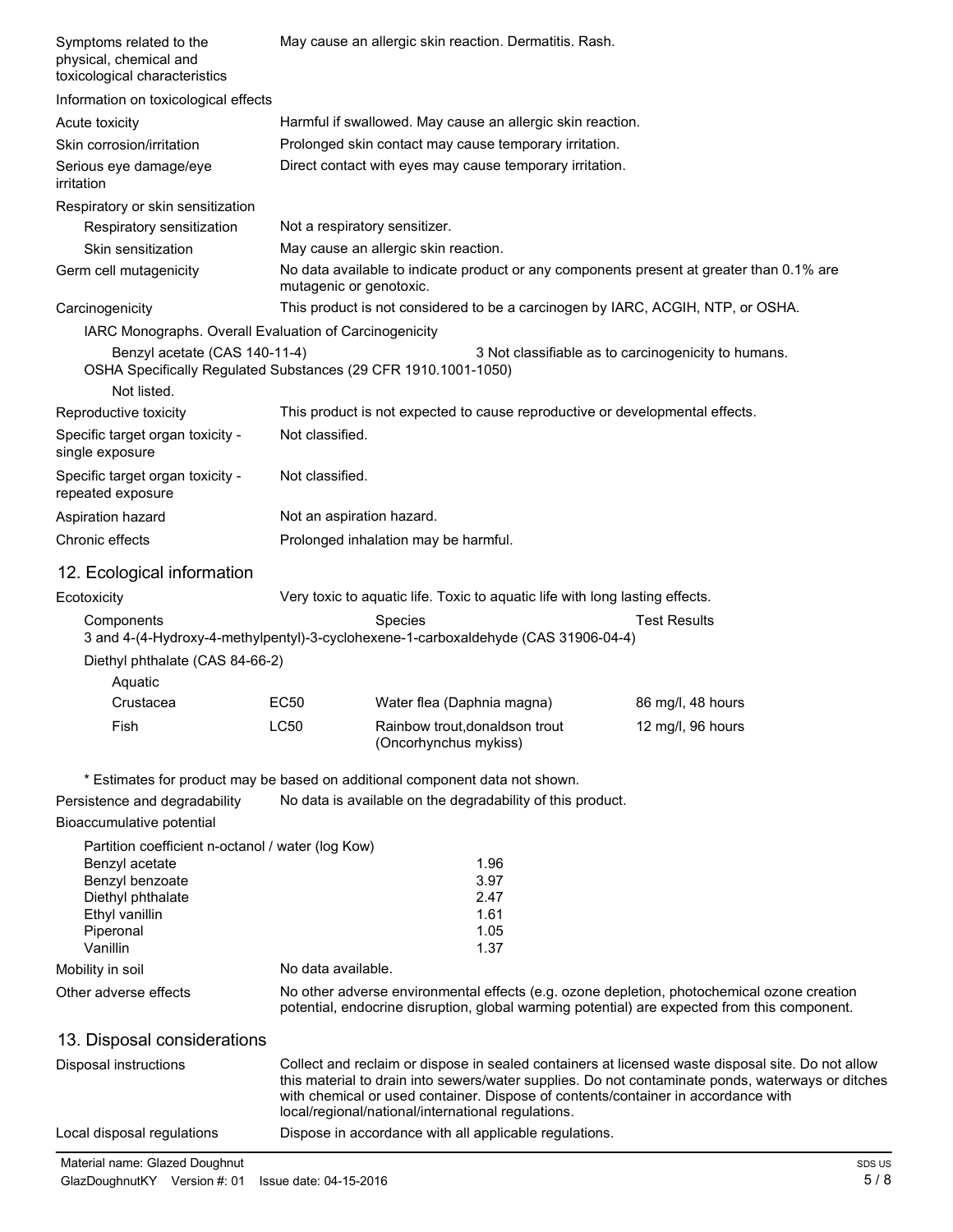| Hazardous waste code                                                           | The waste code should be assigned in discussion between the user, the producer and the waste<br>disposal company.                                                                                                      |
|--------------------------------------------------------------------------------|------------------------------------------------------------------------------------------------------------------------------------------------------------------------------------------------------------------------|
| Waste from residues / unused<br>products                                       | Dispose of in accordance with local regulations. Empty containers or liners may retain some<br>product residues. This material and its container must be disposed of in a safe manner (see:<br>Disposal instructions). |
| Contaminated packaging                                                         | Since emptied containers may retain product residue, follow label warnings even after container is<br>emptied. Empty containers should be taken to an approved waste handling site for recycling or<br>disposal.       |
| 14. Transport information                                                      |                                                                                                                                                                                                                        |
| <b>DOT</b>                                                                     |                                                                                                                                                                                                                        |
| Not regulated as dangerous goods.                                              |                                                                                                                                                                                                                        |
| <b>IATA</b>                                                                    |                                                                                                                                                                                                                        |
| UN number                                                                      | <b>UN3082</b>                                                                                                                                                                                                          |
| UN proper shipping name                                                        | Environmentally hazardous substance, liquid, n.o.s. (Benzyl benzoate,<br>1,3,4,6,7,8-Hexahydro-4,6,6,7,8,8-hexamethylcyclopenta-gamma-2-benzopyran)                                                                    |
| Transport hazard class(es)                                                     |                                                                                                                                                                                                                        |
| Class                                                                          | 9                                                                                                                                                                                                                      |
| Subsidiary risk                                                                |                                                                                                                                                                                                                        |
| Packing group                                                                  | Ш                                                                                                                                                                                                                      |
| Environmental hazards                                                          | Yes                                                                                                                                                                                                                    |
| <b>ERG Code</b>                                                                | 9L                                                                                                                                                                                                                     |
| Special precautions for user<br>Other information                              | Read safety instructions, SDS and emergency procedures before handling.                                                                                                                                                |
| Passenger and cargo<br>aircraft                                                | Allowed.                                                                                                                                                                                                               |
| Cargo aircraft only                                                            | Allowed.                                                                                                                                                                                                               |
| <b>IMDG</b>                                                                    |                                                                                                                                                                                                                        |
| UN number                                                                      | <b>UN3082</b>                                                                                                                                                                                                          |
| UN proper shipping name                                                        | ENVIRONMENTALLY HAZARDOUS SUBSTANCE, LIQUID, N.O.S. (Benzyl benzoate,<br>1,3,4,6,7,8-Hexahydro-4,6,6,7,8,8-hexamethylcyclopenta-gamma-2-benzopyran)                                                                    |
| Transport hazard class(es)                                                     |                                                                                                                                                                                                                        |
| Class                                                                          | 9                                                                                                                                                                                                                      |
| Subsidiary risk                                                                |                                                                                                                                                                                                                        |
| Packing group                                                                  | Ш                                                                                                                                                                                                                      |
| Environmental hazards                                                          |                                                                                                                                                                                                                        |
| Marine pollutant                                                               | Yes                                                                                                                                                                                                                    |
| EmS                                                                            | F-A, S-F                                                                                                                                                                                                               |
| Special precautions for user                                                   | Read safety instructions, SDS and emergency procedures before handling.                                                                                                                                                |
| Transport in bulk according to<br>Annex II of MARPOL 73/78 and<br>the IBC Code | Not established.                                                                                                                                                                                                       |

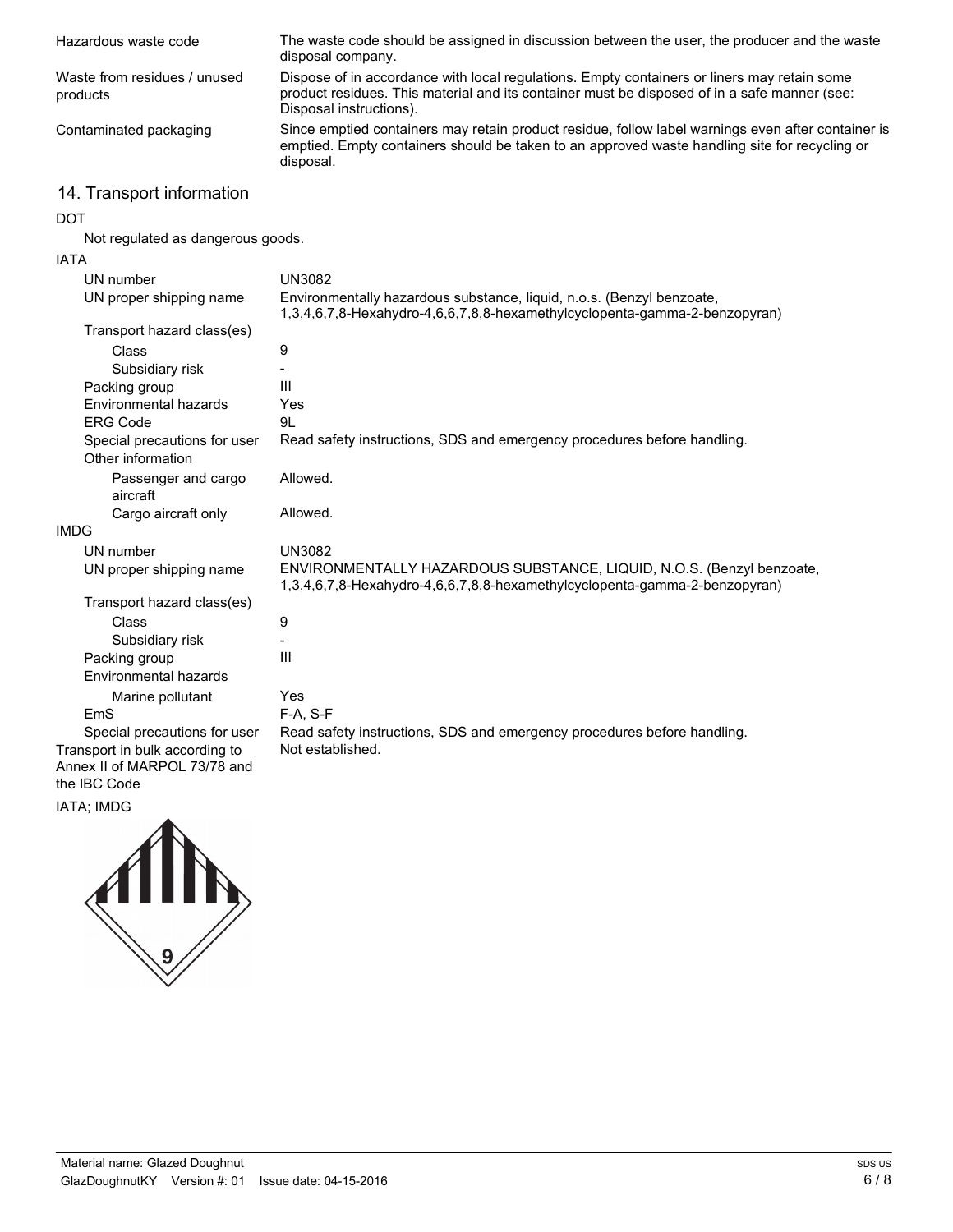Marine pollutant



General information **IMDG** Regulated Marine Pollutant.

### 15. Regulatory information

This product is a "Hazardous Chemical" as defined by the OSHA Hazard Communication Standard, 29 CFR 1910.1200. US federal regulations TSCA Section 12(b) Export Notification (40 CFR 707, Subpt. D) Not regulated. CERCLA Hazardous Substance List (40 CFR 302.4) Diethyl phthalate (CAS 84-66-2) Listed. SARA 304 Emergency release notification Not regulated. OSHA Specifically Regulated Substances (29 CFR 1910.1001-1050) Not listed. Superfund Amendments and Reauthorization Act of 1986 (SARA) Immediate Hazard - Yes Delayed Hazard - No Fire Hazard - No Pressure Hazard - No Reactivity Hazard - No Hazard categories SARA 302 Extremely hazardous substance Not listed. SARA 311/312 Hazardous No chemical SARA 313 (TRI reporting) Not regulated. Other federal regulations Clean Air Act (CAA) Section 112 Hazardous Air Pollutants (HAPs) List Not regulated. Clean Air Act (CAA) Section 112(r) Accidental Release Prevention (40 CFR 68.130) Not regulated. Safe Drinking Water Act Not regulated. (SDWA) Drug Enforcement Administration (DEA). List 1 & 2 Exempt Chemical Mixtures (21 CFR 1310.12(c)) Piperonal (CAS 120-57-0) 20 %WV DEA Exempt Chemical Mixtures Code Number Piperonal (CAS 120-57-0) 8750 US state regulations US. California Controlled Substances. CA Department of Justice (California Health and Safety Code Section 11100) Piperonal (CAS 120-57-0) US. California. Candidate Chemicals List. Safer Consumer Products Regulations (Cal. Code Regs, tit. 22, 69502.3, subd. (a))

- Diethyl phthalate (CAS 84-66-2)
- US. Massachusetts RTK Substance List Diacetyl (CAS 431-03-8) Diethyl phthalate (CAS 84-66-2) US. New Jersey Worker and Community Right-to-Know Act

```
Benzyl acetate (CAS 140-11-4)
```